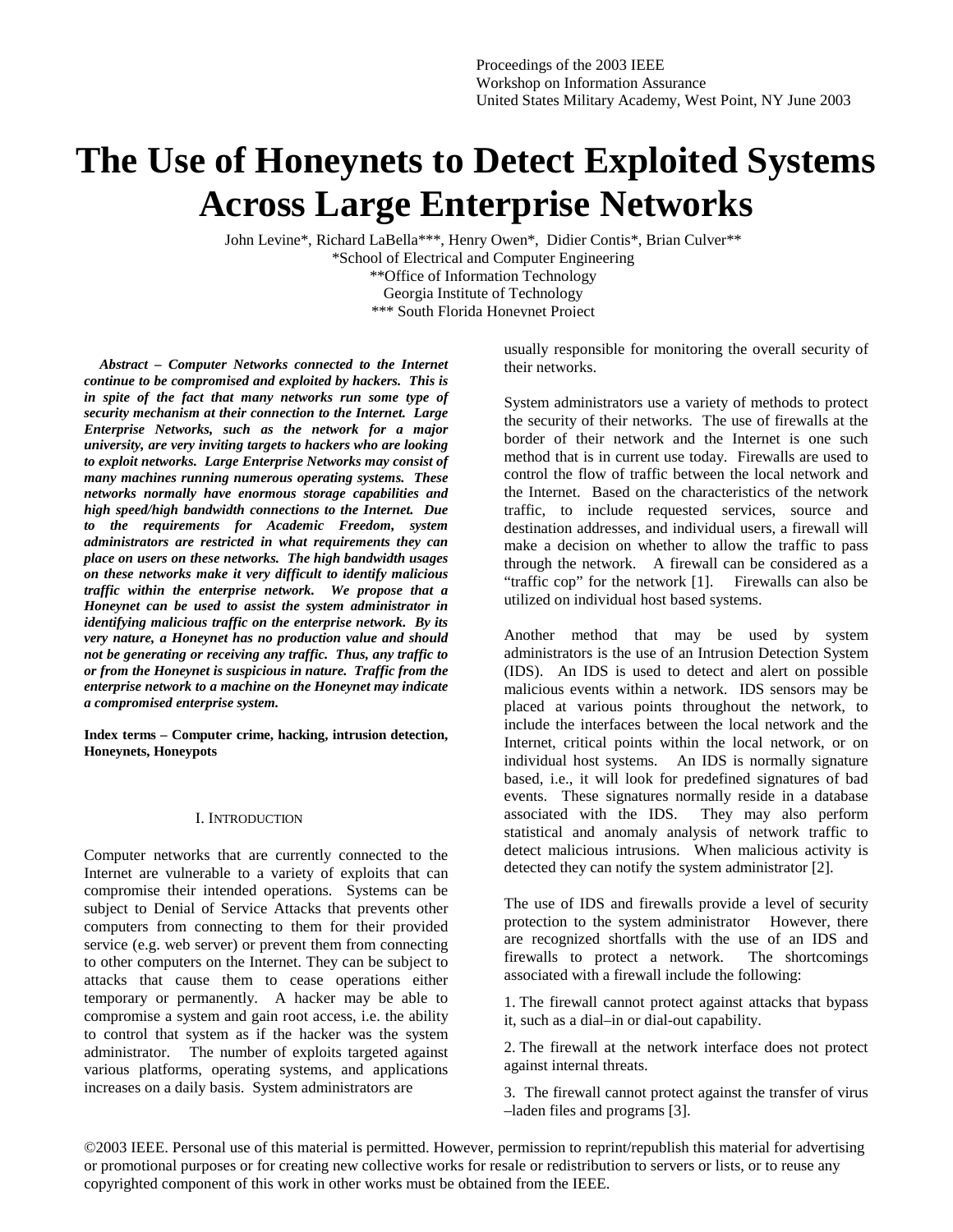We speculate that in certain cases high volumes of network traffic may overwhelm the network monitoring capability of the firewall resulting in the possible passing of malicious traffic between networks.

The use of IDS as a network security device also leads to shortcomings. It has been speculated that in some cases an IDS fails to provide an additional level of security to a network and only increases the complexity of the security management problem. Shortcomings associated with an IDS include a high level of false positive and false negative alerts [4].

We propose that the use of a Honeynet within a network can provide an additional layer of network security. The Honeynet can serve as a compliment to the use of the firewall and IDS and help to overcome some of the shortcomings that are inherent to these systems.

### *A. Definition of a Honeynet*

A Honeynet is a network, placed behind a reverse firewall that captures all inbound and outbound data. The reverse firewall limits the amount of malicious traffic that can leave the Honeynet. This data is contained, captured, and controlled. Any type of system can be placed within the Honeynet, to include those systems that are currently employed on the network that the Honeynet is intended to protect. Standard production systems are used on the Honeynet, in order to give the hacker the look and feel of a real system. A Honeynet is a network that is intended to be compromised, to provide the system administrator with intelligence about vulnerabilities and compromises within the network [5].

### *B. Concept of Data Capture and Data Control*

There are two critical principles concerning the successful operation of a Honeynet. These two principles are the concept of Data Capture and Data Control. Both of these principles must be followed in order for the Honeynet to be successfully employed in protecting a network.

The principle of Data Capture concerns information gathering. All information that enters or leaves the Honeynet must be collected for analysis. This data must be collected without the knowledge of the individuals who are conducting malicious activity against the network that is to be protected. This is to prevent the hacker from bypassing the Honeynet network. The data that is collected must be stored in a location different from the Honeynet. This is done so that if the hacker compromises a Honeynet system, the data cannot be destroyed or altered. The goal is to be able to capture data on the hacker without the hacker knowing that this data is being collected.

 Proceedings of the 2003 IEEE Workshop on Information Assurance United States Military Academy, West Point, NY June 2003

The principle of Data Control concerns protecting other networks from being attacked and compromised by computers on the Honeynet. If a hacker compromises a Honeynet system, then this hacker must be prevented form using this system to attack and compromise production systems on other networks. The process of Data Control must be automated to prevent the hacker from getting suspicious. We do not want the hacker to become aware of the fact that the system he has compromised is on a Honeynet [6].

## *C. GEN I vs. GEN II Honeynets*

There are currently two types of Honeynets that can be employed on a network. These are GEN I, or first generation, and GEN II, or second generation. The type of Honeynet that one chooses to use depends on many factors to include availability of resources, types of hackers and attacks that you are trying to detect, and overall experience with the Honeynet methodology.

GEN I Honeynets are the simpler methodology to employ. This technology was first developed in 1999 by the Honeynet Alliance. Although GEN I Honeynets are somewhat limited in their ability for Data Capture and Data Control, they are highly effective in detecting automated attacks or beginner level attacks against targets of opportunity on the network. Their limitations in Data Control make it possible for a hacker to fingerprint them as a Honeynet. They also offer little to a skilled hacker to attract them to target the Honeynet, since the machines on the Honeynet are normally just default installations of various operating systems.

GEN II Honeynets were developed in 2002 to address the shortcomings inherent with GEN I Honeynets. The primary area that was addressed by GEN II Honeynets is in the area of Data Control. GEN I Honeynets used a firewall to provide Data Control by limiting the number of outbound connections from the Honeynet. This is a very effective method of Data Control, however, it lacks flexibility and allows for the possibility of the hacker fingerprinting the Honeynet. GEN II Honeynets provide data control by examining outbound data and making a determination to block, to pass, or to modify by changing some of the packet contents so as to allow data to appear to pass but rendering it benign. GEN II Honeynets are more complex to deploy and maintain than GEN I Honeynets [7].

We have chosen to initially deploy a GEN I Honeynet on our enterprise network. We are initially concerned with detecting machines within our enterprise network that have been compromised by automated script type attacks.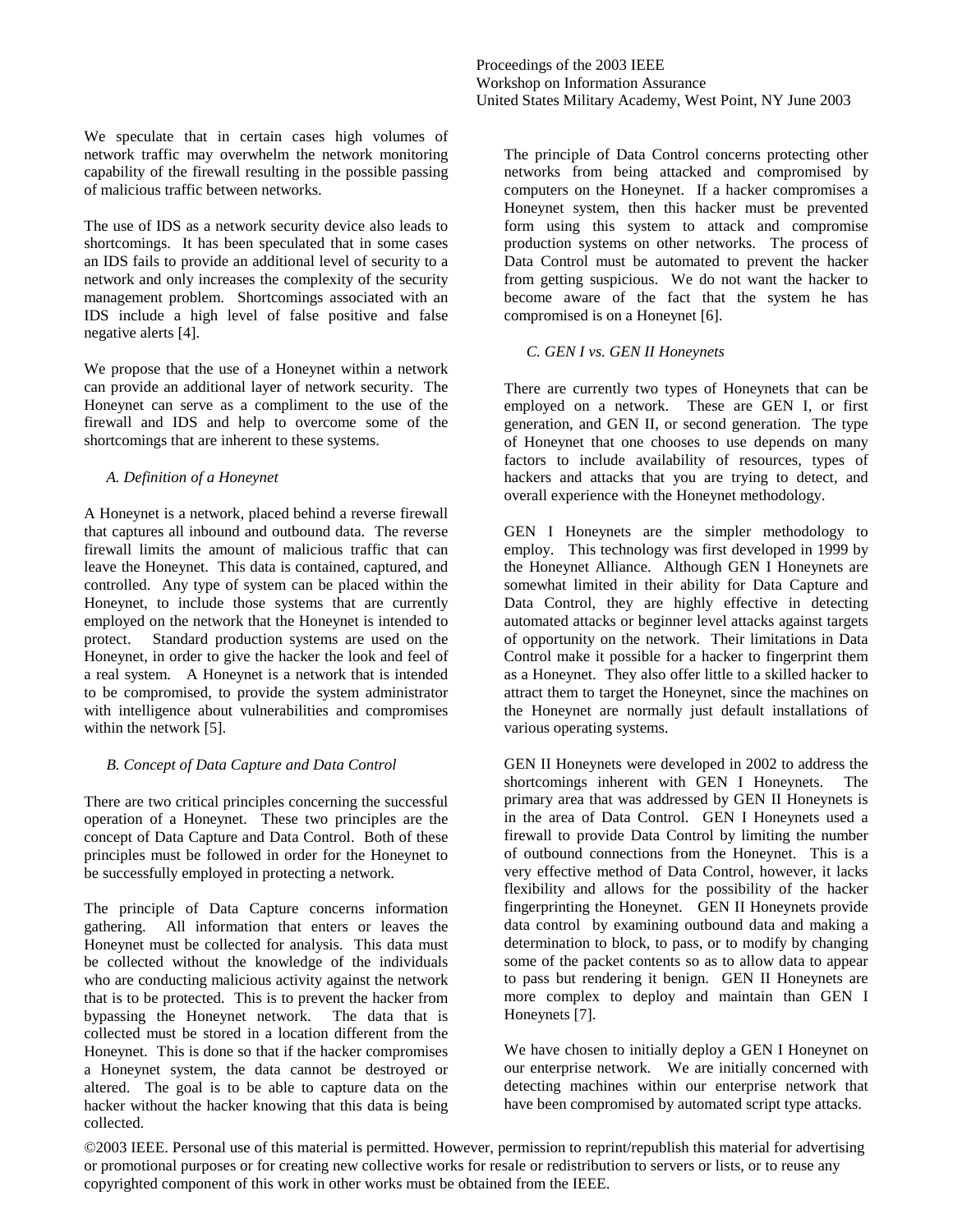## *D. Description of the Georgia Tech Campus Network*

The Georgia Institute of Technology, or Georgia Tech is an engineering and research institutes in the United States [8]. There are over 15,000 undergraduate and graduate students enrolled at the university as well as approximately 5,000 staff and faculty. Undergraduate and graduate degrees are offered in the Colleges of Architecture, Engineering, Sciences, Computing, Management, and the Ivan Allen College of Liberal Arts.

The Georgia Tech Office of Information Technology has the primary mission of providing technology leadership and support to Georgia Tech students, educators, researchers, administrators, and staff. OIT consists of seven directorates including the Information Security Directorate [9].

The Information Security Directorate is responsible for numerous tasks including: educating the campus community about security related issues, assessing current policies and developing new policies, assisting in strengthening technical measures to protect campus resources, and developing mechanisms to react to incidents and events that endanger the Institute's information assets [10]. There are 69 separate departments at Georgia Tech with between 30,000-35,000 networked computers installed on campus. The campus has two OC-12's and one OC-48 connection to the Internet with an average throughput of 600Mbps.

 Proceedings of the 2003 IEEE Workshop on Information Assurance United States Military Academy, West Point, NY June 2003

Georgia Tech processes over four terabytes of data on a daily basis.

Because of the high data throughput as well as the requirement for Academic Freedom and the research requirements of the various departments, the Information Security Directorate does not run a firewall at the Internet connection to the campus. However, individual departments and campus agencies do run firewalls designed to meet their security requirements.

The Information Security Directorate does at present run an Intrusion Detection System (IDS) at the campus gateway in order to monitor possible exploits against campus computer systems. This monitoring is done out of band and suspicious traffic is not terminated when detected. Suspicious activity will undergo a follow-on investigation.

# II. ESTABLISHMENT OF THE HONEYNET ON THE GEORGIA TECH CAMPUS

The Georgia Tech Honeynet was initially established during the Summer of 2002. It was established using open source software and with equipment that is not currently state of the art. Initially, it was established as a single computer but has since been expanded to include several different machines running various operating systems. The following diagram (Figure 1) shows the current configuration of the Georgia Tech Honeynet.



Figure 1 – Georgia Tech Honeynet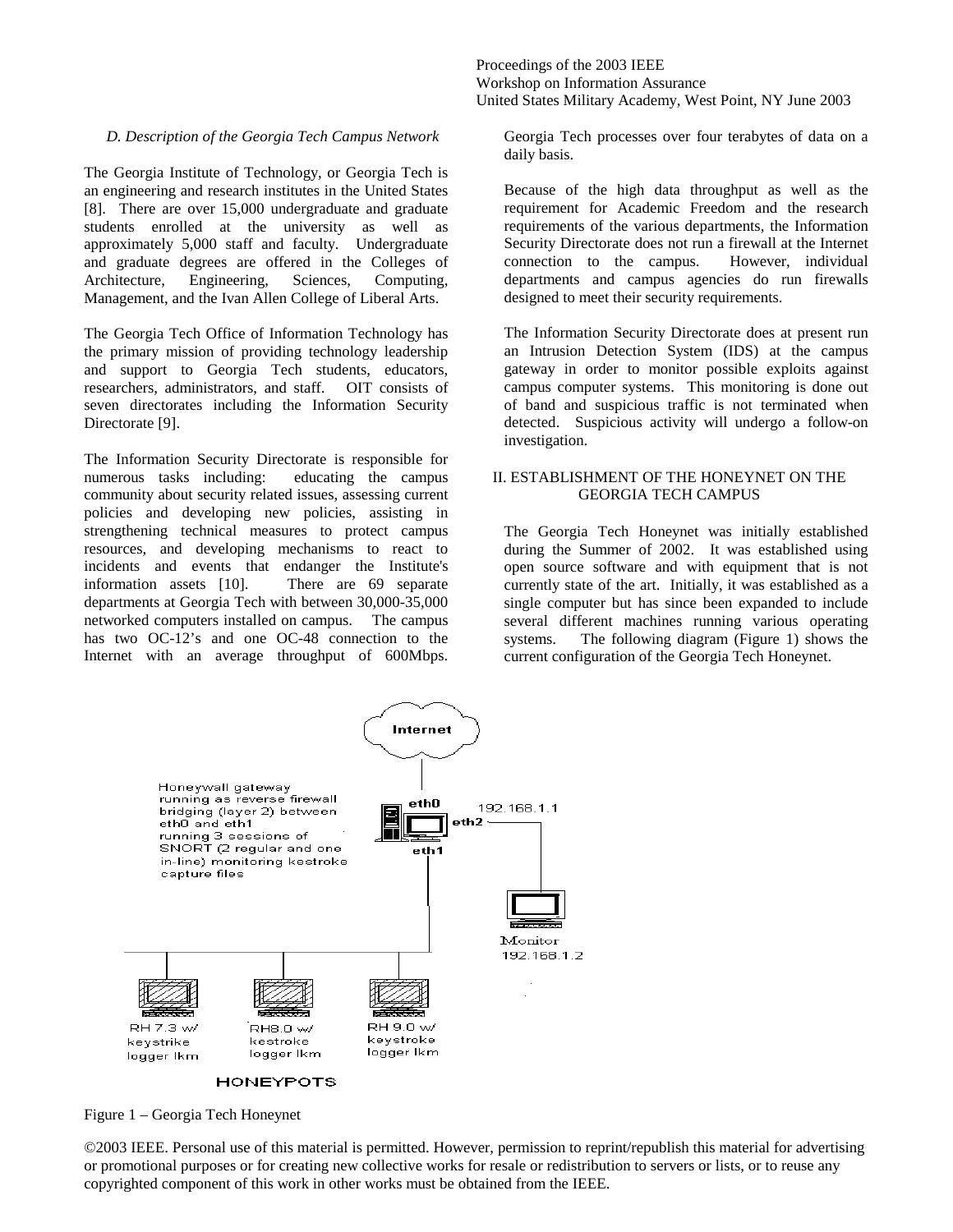An IP address range was provided to us by the Georgia Tech OIT office to establish this Honeynet. This block of addresses is within the address range that belongs to Georgia Tech.

## *A. Hardware and Software*

As previously mentioned, the hardware that was used to establish the Honeynet is not current state of the art equipment. Current state of the art equipment is not necessary since the machines running on the Honeynet have no production value. The amount of traffic going to and from the Honeynet should be minimum since these systems are not running any production software. The system that runs as the Firewall does only that, it has no other applications running on it. We are using the LINUX operating system on the firewall. We are currently running Red Hat version 7.3 and we are planning an upgrade to Red Hat 8.0. Therefore, it is entirely possible to set up a Honeynet on a network using surplus equipment that may be available within the enterprise.

Although there are commercial versions of software and products available to establish a Honeynet, we have chosen to establish the Georgia Tech Honeynet using Open Source Software. We feel that open source software provides us with the greatest flexibility.

We used the rc.firewall script developed by The Honeynet Alliance to set up our firewall and establish Data Control for our Honeynet. This script is available from The Honeynet Alliance [11]. The purpose of this script is to perform Network Address Translation (NAT) for the target machines on the Honeynet and to provide data control.

 Proceedings of the 2003 IEEE Workshop on Information Assurance United States Military Academy, West Point, NY June 2003

The rc.firewall script was modified to control the Honeynet systems by restricting the number of outbound connections that are allowed from target systems on the Honeynet This script should work with any version of LINUX software.

# *B. Intrusion Detection System (IDS)*

The IDS that we chose to use to monitor the Honeynet is SNORT. SNORT is open source software [12]. SNORT is primarily signature based but does have an anomaly detection plug-in available. Signatures are available periodically from the SNORT website and it is possible to write your own signatures. The IDS runs on a network monitoring system that is separate from the Honeynet network. The network monitoring system is currently running Red Hat 7.3 software. This system monitors the Honeynet by utilizing a network interface card (NIC) set in the promiscuous mode in a hub that connects all of the computers on the Honeynet (See Figure 1). This NIC card does not have an IP address assigned to it so that a hacker on the Honeynet will not have visibility of the network monitoring system.

We currently run two sessions of SNORT on the network monitoring system. One session uses the SNORT signature database to match signatures of potential hostile activities against traffic that is bound for the Honeynet. Alerts generated from this signature database are stored in an SQL database on the monitoring system and displayed on a web-based console. The console that we use is the Analysis Console for Intrusion Detection, or ACID, developed by the Computer Emergency Response Team (CERT). Instructions to configure SNORT, the SQL database, and ACID are available [13]. The following figure (Figure 2) shows the SNORT alert output on the web-based ACID console.



Figure 2 – ACID screen of SNORT alerts

©2003 IEEE. Personal use of this material is permitted. However, permission to reprint/republish this material for advertising or promotional purposes or for creating new collective works for resale or redistribution to servers or lists, or to reuse any copyrighted component of this work in other works must be obtained from the IEEE.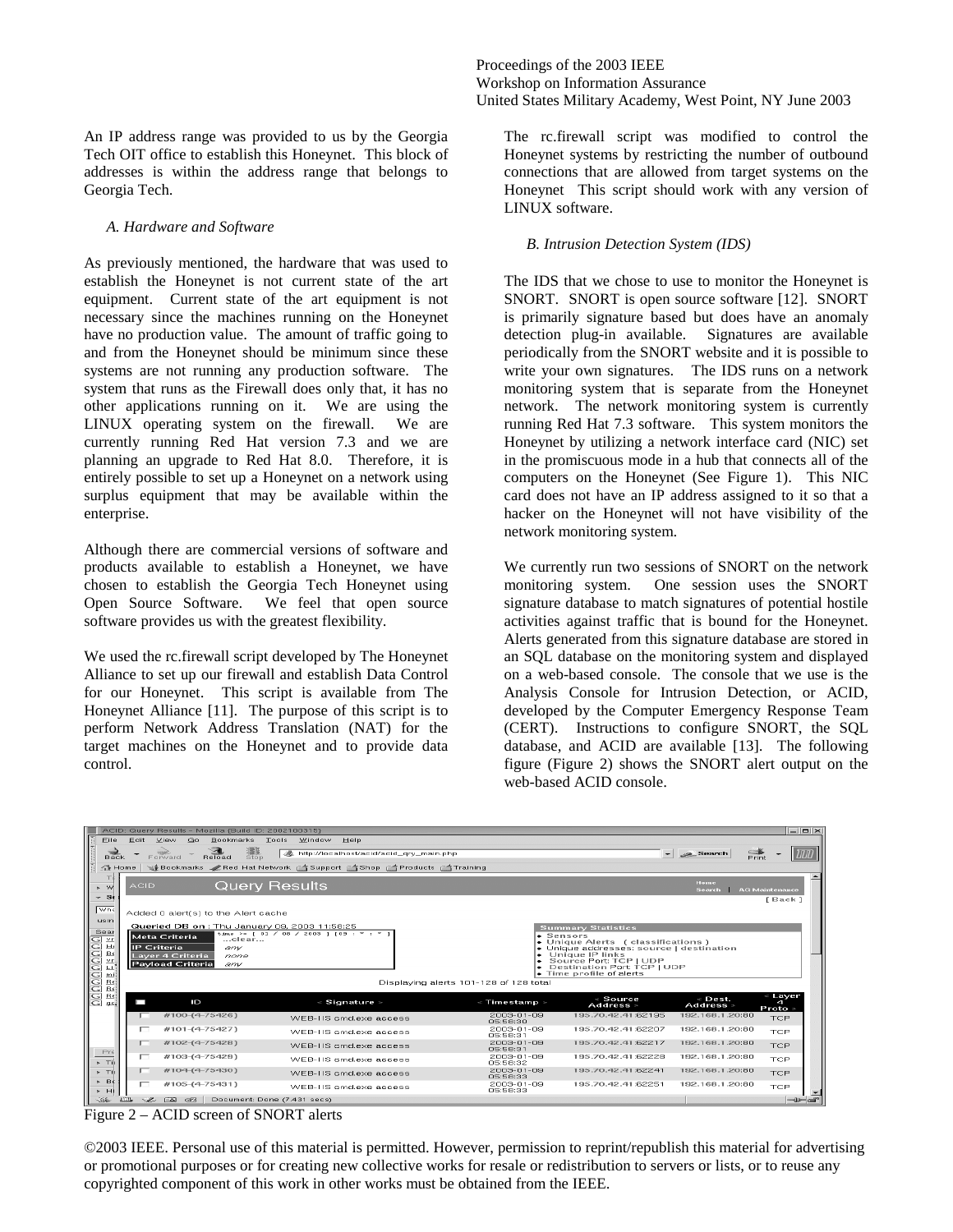Proceedings of the 2003 IEEE Workshop on Information Assurance United States Military Academy, West Point, NY June 2003

The second session of SNORT runs in the packet capture mode. This session captures all of the data that goes to or comes from the Honeynet network. This session provides us with our Data Capture capability. The monitoring computer is isolated from the Honeynet network, protecting the integrity of this data from a hacker who may compromise the Honeynet.

## *C. Logging and review of Data*

The data that is collected on the Honeynet is stored in two separate locations on the monitoring system. Alerts that are triggered by the SNORT signature database are stored in an SQL database.

These alerts are retrievable for display by using the ACID console that was previously discussed (See Figure 2).

The data that is collected using the Data Capture capability of SNORT is stored in a daily log file on the monitoring system. A new directory is created each day for this data. We analyze this data using Ethereal. Ethereal is Open Source software that uses the libpcap library. Ethereal comes currently installed with Red Hat 7.3. Analyzing the data with Ethereal shows us all of the traffic that was sent to or originated from the Honeynet. Ethereal displays the source and destination addresses of this traffic, protocol used, source and destination ports and packet content. A sample of the Ethereal output is displayed in the following figure (Figure 3).

| snort-1226@0001.log - Ethereal<br>$   $ o $  $ $\times$ |                               |                                                                                                         |                                                                                                  |                                                                                                                                                                                                                                                                                                                     |                                                                                                                               |  |  |
|---------------------------------------------------------|-------------------------------|---------------------------------------------------------------------------------------------------------|--------------------------------------------------------------------------------------------------|---------------------------------------------------------------------------------------------------------------------------------------------------------------------------------------------------------------------------------------------------------------------------------------------------------------------|-------------------------------------------------------------------------------------------------------------------------------|--|--|
| Help<br>Edit Capture Display Tools<br>File              |                               |                                                                                                         |                                                                                                  |                                                                                                                                                                                                                                                                                                                     |                                                                                                                               |  |  |
| No.                                                     | Time                          | Source                                                                                                  | Destination                                                                                      | Protocol                                                                                                                                                                                                                                                                                                            | Infn                                                                                                                          |  |  |
|                                                         |                               |                                                                                                         | 343 40225,104986 p50877BCC.dip.t-diali c349ece020.ece-int.ga FTP                                 |                                                                                                                                                                                                                                                                                                                     | Request: ftp://%a:%p/,                                                                                                        |  |  |
|                                                         |                               |                                                                                                         | 344 40225,216777 c349ece020,ece-int,ga p50877BCC,dip,t-diali TCP                                 |                                                                                                                                                                                                                                                                                                                     | ftp > h323qatestat [ACK] Seg=243791735 Ack=2650282807 Win=9505 Len=0                                                          |  |  |
|                                                         |                               |                                                                                                         | 345 40225.286208 p50877BCC.dip.t-diali c349ece020.ece-int.ga TCP                                 |                                                                                                                                                                                                                                                                                                                     | h323gatestat > ftp [FIN, ACK] Seq=2650282807 Ack=243791735 Win=32718                                                          |  |  |
|                                                         |                               |                                                                                                         | 346 40225,286393 c349ece020,ece-int,ga p50877BCC,dip,t-diali FTP                                 |                                                                                                                                                                                                                                                                                                                     | Response: 500 'FTP://%A:%P/,': command not understood                                                                         |  |  |
|                                                         |                               |                                                                                                         | 347 40225.286481 c349ece020.ece-int.ga p50877BCC.dip.t-diali TCP                                 |                                                                                                                                                                                                                                                                                                                     | ftp > h323gatestat [FIN, ACK] Seq=243791780 Ack=2650282808 Win=9505                                                           |  |  |
|                                                         |                               | 348 40225.477430 p50877BCC.dip.t-diali 192.168.1.10                                                     |                                                                                                  | <b>TCP</b>                                                                                                                                                                                                                                                                                                          | h323gatedisc > ftp [SYN] Seg=2650248455 Ack=0 Win=32767 Len=0                                                                 |  |  |
|                                                         | 349 40225.477555 192.168.1.10 |                                                                                                         | p50877BCC.dip.t-diali TCP<br>350  40225,513801  p50877BCC.dip.t-diali  c349ece020.ece-int.ga TCP |                                                                                                                                                                                                                                                                                                                     | $ftp$ > h323qatedisc [RST, ACK] Seq=0 Ack=2650248456 Win=0 Len=0<br>h323gatestat > ftp [RST] Seq=2650282808 Ack=0 Win=0 Len=0 |  |  |
|                                                         |                               |                                                                                                         | 351 40225,520242 p50877BCC.dip.t-diali c349ece020.ece-int.ga TCP                                 |                                                                                                                                                                                                                                                                                                                     | h323qatestat > ftp [RST] Seq=2650282808 Ack=2650282808 Win=0 Len=0                                                            |  |  |
|                                                         |                               |                                                                                                         |                                                                                                  |                                                                                                                                                                                                                                                                                                                     | h323hostcall > ftp [SYN] Seg=2650342577 Ack=0 Win=32767 Len=0                                                                 |  |  |
|                                                         |                               |                                                                                                         | 353 40225.578981 c353ece030.ece-int.ga p50877BCC.dip.t-diali TCP                                 |                                                                                                                                                                                                                                                                                                                     | $ftp$ > h323hostcall [RST, ACK] Seg=0 Ack=2650342578 Win=0 Len=0                                                              |  |  |
|                                                         |                               | 354 40226.104546 p50877BCC.dip.t-diali 192.168.1.10                                                     |                                                                                                  | TCP                                                                                                                                                                                                                                                                                                                 | h323gatedisc > ftp [SYN] Seg=2650248455 Ack=0 Win=32767 Len=0                                                                 |  |  |
|                                                         | 355 40226.104670 192.168.1.10 |                                                                                                         | p50877BCC.dip.t-diali TCP                                                                        |                                                                                                                                                                                                                                                                                                                     | ftp > h323gatedisc [RST, ACK] Seq=0 Ack=2650248456 Win=0 Len=0                                                                |  |  |
|                                                         |                               |                                                                                                         |                                                                                                  |                                                                                                                                                                                                                                                                                                                     | h323hostcall > ftp [SYN] Seg=2650342577 Ack=0 Win=32767 Len=0                                                                 |  |  |
|                                                         |                               |                                                                                                         | 357 40226,177635 c353ece030,ece-int,ga p50877BCC,dip,t-diali TCP                                 |                                                                                                                                                                                                                                                                                                                     | ftp > h323hostcall [RST, ACK] Seq=0 Ack=2650342578 Win=0 Len=0                                                                |  |  |
|                                                         |                               | 358 40229.891156 Intel 39:30:a4                                                                         | Intel 39:2c:ff                                                                                   | ARP                                                                                                                                                                                                                                                                                                                 | Jilho has 192.168.1.12 Tell 192.168.1.10                                                                                      |  |  |
|                                                         |                               |                                                                                                         |                                                                                                  |                                                                                                                                                                                                                                                                                                                     | $\blacktriangleright$                                                                                                         |  |  |
| .<br>Frame 329 (60 on wire, 60 captured)                |                               |                                                                                                         |                                                                                                  |                                                                                                                                                                                                                                                                                                                     |                                                                                                                               |  |  |
| Arrival Time: Dec 26, 2002 13:04:49.811859000           |                               |                                                                                                         |                                                                                                  |                                                                                                                                                                                                                                                                                                                     |                                                                                                                               |  |  |
| Time delta from previous packet: 0.000109000 seconds    |                               |                                                                                                         |                                                                                                  |                                                                                                                                                                                                                                                                                                                     |                                                                                                                               |  |  |
| Time relative to first packet: 40223.763407000 seconds  |                               |                                                                                                         |                                                                                                  |                                                                                                                                                                                                                                                                                                                     |                                                                                                                               |  |  |
| Frame Number: 329                                       |                               |                                                                                                         |                                                                                                  |                                                                                                                                                                                                                                                                                                                     |                                                                                                                               |  |  |
|                                                         | Packet Length: 60 bytes       |                                                                                                         |                                                                                                  |                                                                                                                                                                                                                                                                                                                     |                                                                                                                               |  |  |
| Capture Length: 60 butes                                |                               |                                                                                                         |                                                                                                  |                                                                                                                                                                                                                                                                                                                     |                                                                                                                               |  |  |
| 田 Ethernet II<br>$m + 1$                                |                               |                                                                                                         |                                                                                                  |                                                                                                                                                                                                                                                                                                                     |                                                                                                                               |  |  |
| ◂                                                       |                               |                                                                                                         |                                                                                                  |                                                                                                                                                                                                                                                                                                                     | $\blacktriangleright$                                                                                                         |  |  |
|                                                         |                               |                                                                                                         |                                                                                                  |                                                                                                                                                                                                                                                                                                                     |                                                                                                                               |  |  |
| loooo-                                                  |                               | 00 a0 c9 f7 0c 19 00 02 b3 39 2c ff 08 00 45 00                                                         |                                                                                                  | $\frac{1}{2}$ $\frac{1}{2}$ $\frac{1}{2}$ $\frac{1}{2}$ $\frac{1}{2}$ $\frac{1}{2}$ $\frac{1}{2}$ $\frac{1}{2}$ $\frac{1}{2}$ $\frac{1}{2}$ $\frac{1}{2}$ $\frac{1}{2}$ $\frac{1}{2}$ $\frac{1}{2}$ $\frac{1}{2}$ $\frac{1}{2}$ $\frac{1}{2}$ $\frac{1}{2}$ $\frac{1}{2}$ $\frac{1}{2}$ $\frac{1}{2}$ $\frac{1}{2}$ |                                                                                                                               |  |  |
| 0010                                                    |                               | 00 24 05 d8 00 00 72 01 b4 f1 50 87 7b cc c0 a8<br>0020 01:14:08:00 a9:5£:03:00 4h a0:00:00:00:00:00:00 |                                                                                                  | .\$.0r. ´ñP.{ìÀ'<br>8 <sub>-</sub> K                                                                                                                                                                                                                                                                                |                                                                                                                               |  |  |
|                                                         |                               |                                                                                                         |                                                                                                  |                                                                                                                                                                                                                                                                                                                     |                                                                                                                               |  |  |
|                                                         |                               |                                                                                                         |                                                                                                  |                                                                                                                                                                                                                                                                                                                     |                                                                                                                               |  |  |
|                                                         |                               |                                                                                                         |                                                                                                  |                                                                                                                                                                                                                                                                                                                     |                                                                                                                               |  |  |
| Filter:                                                 |                               |                                                                                                         |                                                                                                  |                                                                                                                                                                                                                                                                                                                     | Reset Apply File: snort-1226@0001.log                                                                                         |  |  |
|                                                         |                               |                                                                                                         |                                                                                                  |                                                                                                                                                                                                                                                                                                                     |                                                                                                                               |  |  |



The data provide by SNORT is analyzed on a daily basis. This analysis can be very time consuming. We spend at least one hour per day analyzing our Honeynet data for our three computer network Honeynet. When the Honeynet is attacked and compromised by a hacker we usually spend much longer analyzing the data and conducting a forensic analysis on the compromised system or systems. When we finish analyzing the previous days data, we archive the data to a read-only medium. We are currently using the X-CD-Roast package on a LINUX machine to archive our data to a CD-ROM. X-CD-Roast is Open Source Software [14]. It has the ability to create muti-session copies on the same CD. This capability is necessary for us since on average we collect less than one megabyte of data per day.

## III. EXPLOITATIONS DETECTED ON THE GEORGIA TECH NETWORK

In the six months that we have been running the Georgia Tech Honeynet we have detected 16 compromised Georgia Tech systems on networks other than our Honeynet. These compromises include automated worm type exploits as well as individual systems that have been targeted and compromised by hackers. Whenever a compromised system is detected by the Honeynet a report is made to the Georgia Tech OIT office. In some cases. the OIT personnel were already aware of some of these compromises. In other cases our report to the OIT personnel was the first report of an infected system on campus. This demonstrates the benefit of running a Honeynet on a large enterprise network in order to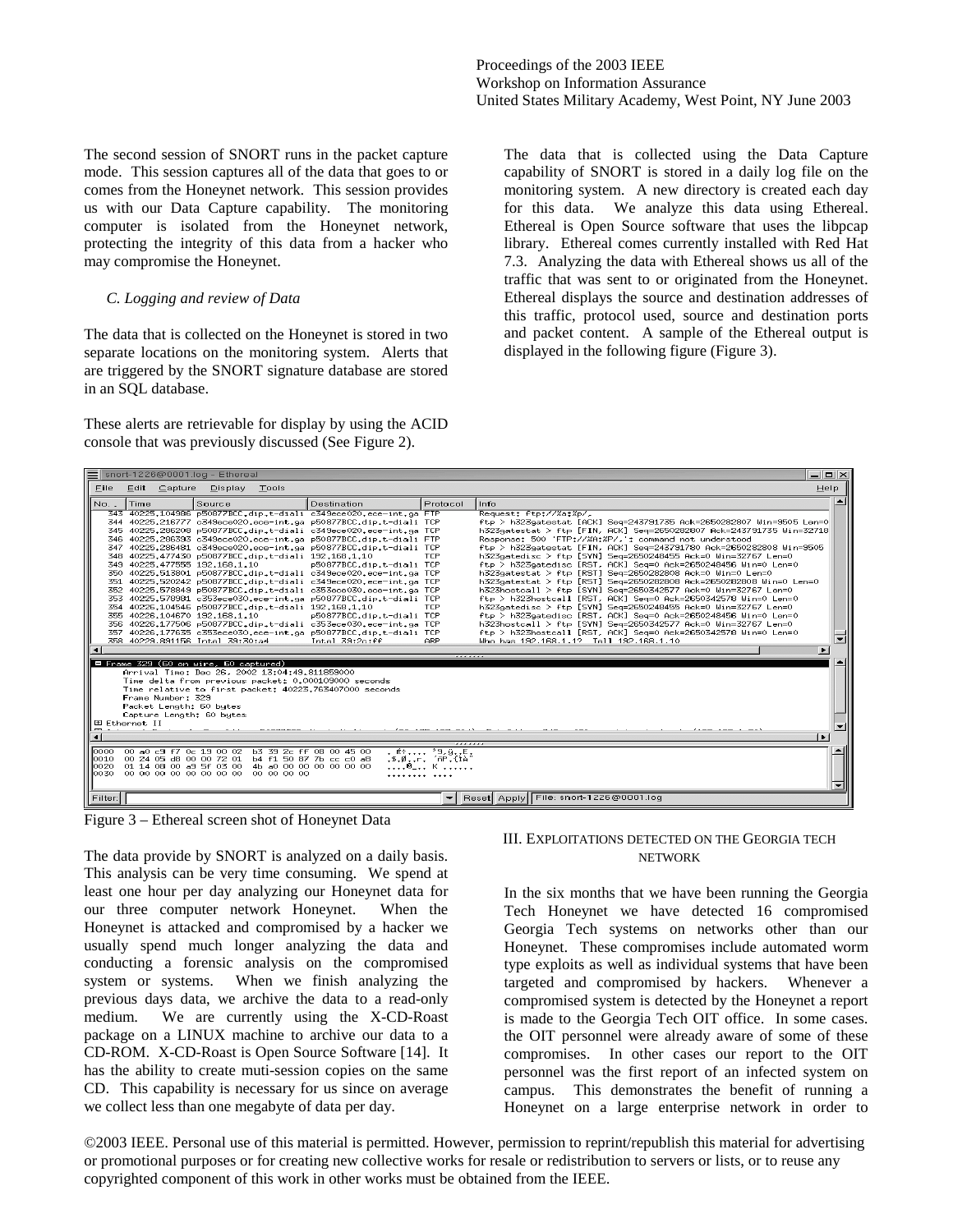augment other security measures that are currently running in order to detect compromised systems. The Gen I Honeynet that we are currently running here at Georgia Tech is very good at detecting certain automated type worm attack against specific operating systems.

#### *A. Exploitation pattern of a typical Internet worm*

The Code Red and Nimda worms are examples of two such automated worms that attack computers on the Internet. Both of these worms targeted vulnerabilities in applications running on specific operating systems. Later variants of the Code Red worm, specifically Code Red II, used localized scanning to propagate through the Internet. The principle of localized scanning is to try and infect machines in a close proximity to the currently infected machine. The infection pattern for Code Red II is as follows: 3/8 of the time it attempts to infect a machine within its own Class B address space (/16 network), ½ of the time it tries to infect a machine within its own class A address space (/8 network), and 1/8 of the time it would choose a random address from across the entire Internet. Localized scanning appeared to be successful for the Code Red II worm. It allowed this worm to spread quickly within parts of the Internet that had a high concentration of vulnerable hosts. This strategy allows a worm to spread very quickly within an internal network after it has already bypassed any external firewall or IDS system [15].

## *B. Detection of worm type exploits*

Our Honeynet is well suited to detect worms that use localized scanning to infect other systems. By its very nature, any traffic to our Honeynet is suspicious and warrants investigation. Repeated scans across our Honeynet for a specific port indicate that an infected machine may be looking for a vulnerability within our enterprise network. We analyze the data collected by the SNORT session in the Data Capture mode to look at the time lapse between the various port scans that occur across our Honeynet systems. We speculate that scans that have occurred in under one second across numerous systems on the Honeynet are most likely automated worm type exploits. We can inform the OIT personnel of these systems that are suspected of being exploited. This allows the OIT personnel to take action in the quickest possible manner preventing the infection of additional systems across the Georgia Tech Enterprise network. We are also capable of providing all of the data that was transmitted to the Honeynet, allowing the OIT personnel to develop a specific signature for any new exploit that they are not already familiar with.

We also have the capability to employ a specific operating system on the Honeynet that the OIT personnel are concerned about being exploited from within the campus network. If the OIT personnel are concerned about a specific vulnerability against a specific operating system, we can install a system on the Honeynet that matches the characteristics of the system that concerns the OIT personnel. We can then monitor that system and provide a report of any suspected compromises or other suspicious traffic to that system from computer systems within the Georgia Tech campus network.

## *C. Identification of a system with a compromised password*

Our Honeynet enabled us to identify a Georgia Tech system with a password that had been compromised by a hacker. This system was used by the hacker to connect to another system on the Honeynet that we suspect had been compromised by this same hacker. The system that the hacker connected to on the Honeynet was running Microsoft NT 4 Workstation software. Previously, a hacker had compromised this system using a Microsoft Internet Information Server (IIS) type exploit and set this system up as a WAREZ server. The hacker also set up a back door port in order to connect to this compromised computer at a later time. We knew that this system had been compromised but keep it up and running in order to track the hacker's behavior. Several days after this system was compromised the hacker connected to the back door port established on this computer using another computer from within the Georgia Tech Enterprise Network. We immediately notified the OIT personnel of this other potential compromised computer on campus. The OIT personnel took this computer off-line for analysis.

Upon conducting analysis the OIT personnel could not find any indication that this other machine had been compromised. However, this machines owner was not the person who had connected to the WAREZ server on our Honeynet. OIT personnel speculated that the hacker used some method to get the password of this machine. The hacker could have used a brute force technique to guess this password. He could have harvested this password from a dummy web site set up to harvest usernames and passwords from unwitting users. The OIT personnel instructed the user to change his password by selecting a password that was more secure and to not use this password when establishing accounts at other web sites.

The Georgia Tech OIT personnel have stated that it would have been very difficult for them to detect that this system had been compromised using the existing security measures that they have available. Our GEN I Honeynet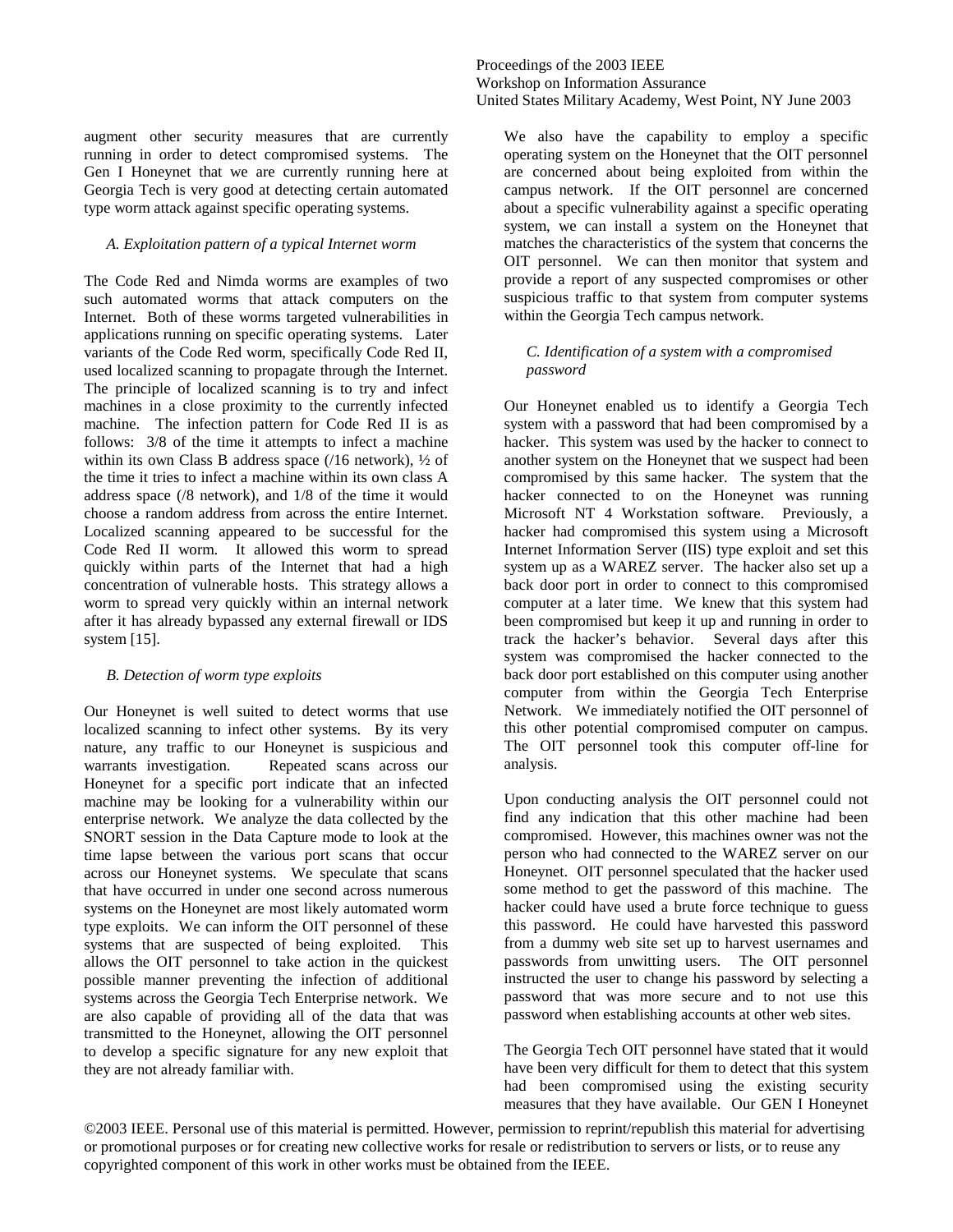allowed us to detect a system that most likely had been compromised by a hacker with some skill.

#### IV. LESSONS LEARNED

We have learned numerous lessons in the establishment and maintenance of the Georgia Tech Honeynet. Some of these lessons are:

1. Start Small – If you are going to install a Honeynet within your enterprise, start small. Begin initially with a single machine and operating system that you are familiar with installed behind the reverse firewall. This will allow you to begin to understand how to analyze the data that you will receive on the Honeynet. You will also be able to fine tune your configuration. The more machines that you have, the more data you will most likely receive going to and from the Honeynet.

2. Maintain good relations with your enterprise administrators. Inform your network administrators of the types of exploits that you are seeing. In some cases, they will already be aware of these exploits, but in other cases, you will have been the first person to notice them. The enterprise administrators should benefit from your efforts since they most likely provided you with the range of IP addresses that you are using for the Honeynet.

3. Focus on attacks and exploits originating from within your enterprise network. Theses are the attacks that can do the most damage to your enterprise. Inform your enterprise administrators immediately of these types of attacks since they indicate machines that have already been compromised within the enterprise.

4. Don't publish the IP address range of the Honeynet. There is no need to do this. Hackers and worms are constantly scanning across the Internet for machines to exploit. You Honeynet will be found and attacked.

5. Don't underestimate the amount of time required to analyze the data collected from the Honeynet. This data must be analyzed every day. You will be collecting lots of information and it must be analyzed to provide any benefit. Most attacks take seconds to compromise and take over a vulnerable system. It can take weeks to analyze and document such an attack.

 Proceedings of the 2003 IEEE Workshop on Information Assurance United States Military Academy, West Point, NY June 2003

6. Powerful machines are not necessary to establish the Honeynet. The Georgia Tech Honeynet did not use state of the art machines and it functioned as intended.

V. CONCLUSIONS AND FURTHER RECOMMENDATIONS

The Georgia Tech Honeynet has served to increase the level of network security across the Georgia Tech Campus Enterprise network. We have identified numerous compromised systems on campus and provided this information to the campus network administrators. As a result, compromised systems can be rapidly investigated and the spread of these compromises across campus can be curtailed in the quickest possible manner.

A further benefit of the Honeynet is one of research in the areas of Information Assurance and Intrusion Detection. The possibility exists to detect new exploits launched against the campus network. Under the principles of data capture, all data associated with these exploits is collected for further analysis. As a result, counter measures can be taken against these new exploits and signatures targeting these exploits can be developed for the Enterprise IDS systems.

An area for further research would involve the establishment of a distributed Honeynet across the Georgia Tech Enterprise network. At present, the Honeynet only encompasses a single range of addresses within the Georgia Tech address space. In the future, we may look to develop a distributed Honeynet network throughout the entire Georgia Tech address space. This Honeynet network would be controlled by a dedicated management network that would be isolated from the rest of the Enterprise network [16]. Signatures could be developed for this network to alert on any instance of a computer from within the Georgia Tech network attempting to establish communication with one of these Honeynet machines. We believe that a distributed network would greatly enhance the security capabilities of the Honeynet. This area warrants further research.

### VI. REFERENCES

[1] E. Skoudis, *Counter Hack,* Upper Saddle River, NJ: Prentice Hall PTR, 2002, p. 47.

[2] S. Northcut, L. Zeltser, S. Winters, K. Kent Fredericks, R. Ritchey, *Inside Network Perimeter Security.* Indianapolis, In: New Riders, 2003, p.5.

[3] W. Stallings, *Network Security Essentials,* Upper Saddle River, NJ: Prentice Hall PTR, 2000, p. 322.